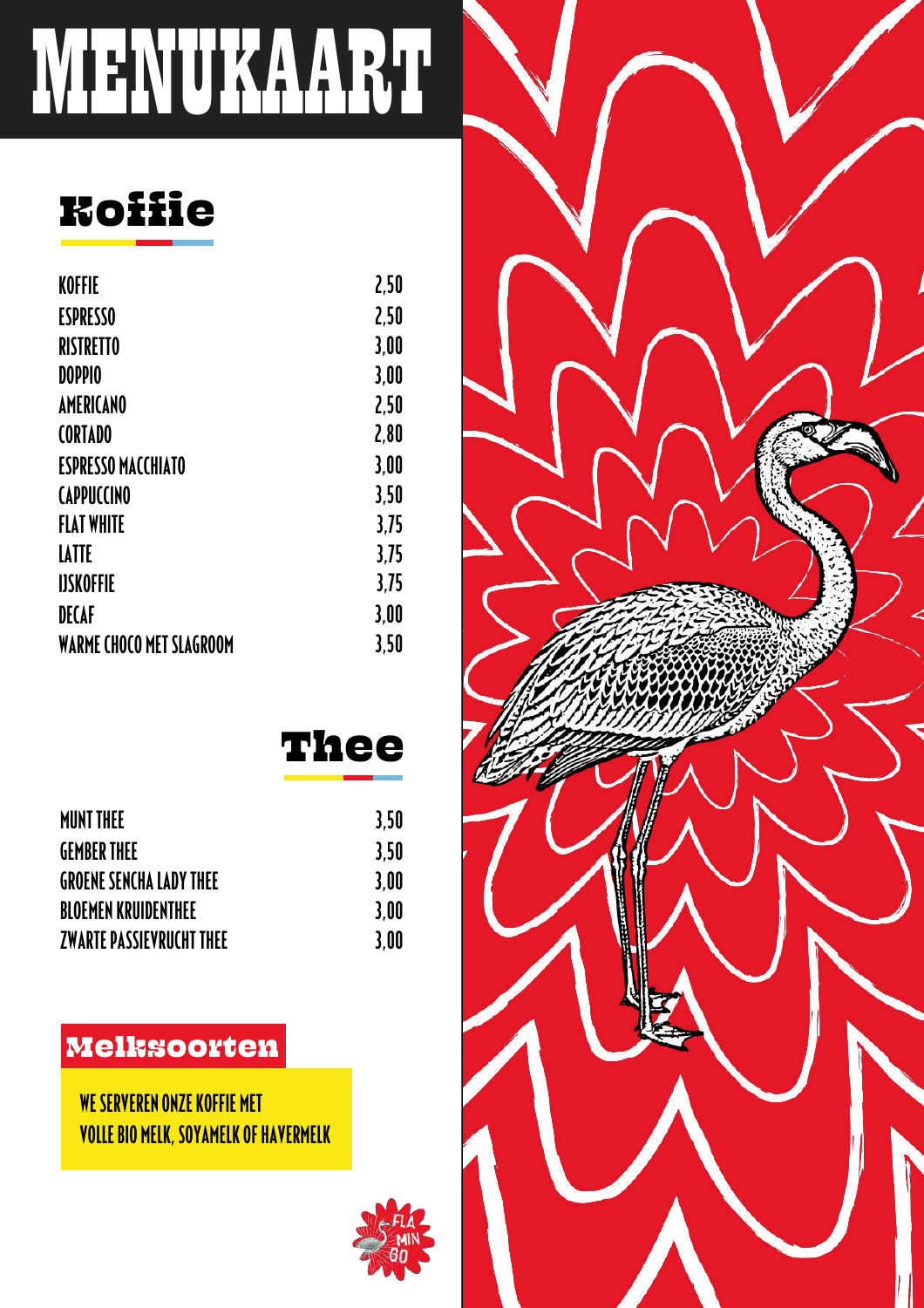# MENUKAART MENUKAART

#### Borrel

| <b>BORREL NACHOS MET</b>                             |       |
|------------------------------------------------------|-------|
| <b>GUACAMOLE &amp; CRÈME FRAÎCHE</b>                 | 7,75  |
| <b>OUDE KAAS MET</b>                                 |       |
| <b>ZUUR &amp; MOSTERD</b>                            | 7,00  |
| <b>GEROOKTE OSSENWORST MET</b>                       |       |
| <b>ZUUR &amp; MOSTERD</b>                            | 7,25  |
| LEVERWORST MET ZUUR & MOSTERD                        | 6,75  |
| <b>MOKUMSE BORRELPLANK</b>                           |       |
| OSSENWORST, OUDE KAAS,<br>LEVERWORST, ZUUR & MOSTERD | 15,50 |
| <b>MEDITERAANSE BORRELPLANK</b>                      |       |
| COPPA DI PARMA, SPINATA,                             |       |
| ROMANA, SERANO HAM, OLIJVEN,                         |       |
| <b>TOMATEN TAPENADE &amp; TOAST</b>                  | 15,50 |
| <b>BALLETJES IN BACON MET BBQ SAUS</b>               | 7,50  |
| (စဲ စဲ                                               | s     |
|                                                      |       |
|                                                      |       |
|                                                      |       |
|                                                      |       |
|                                                      |       |
|                                                      |       |
|                                                      |       |

Ontbijt 9:00 -12:00 UUR

| ZACHT GEKOOKT EI, VERSE JUS & KOFFIE OF THEE           7.00 |  |
|-------------------------------------------------------------|--|
| Bagels                                                      |  |

| <b>CREAMCHEESE &amp; JAM</b>                                | 5,00 |
|-------------------------------------------------------------|------|
| <b>BIESLOOK, CREAMCHEESE, TOMAAT &amp; RUCOLA</b>           | 5,50 |
| PASTRAMI, AUGURK, TOMAAT<br><b>&amp; WORCESTERMAYONAISE</b> | 7,75 |
| GEROOKTE KIP, AVOCADO & PESTO                               | 7,50 |
| MOZZARELLA, TOMAAT, RUCOLA & PESTO                          | 7,75 |
| TUNAMELT                                                    | 7,50 |
| AVOCADO SMASH, ZACHT GEKOOKT EI                             | 7,25 |
| <b>BAGELTOSTI HAM-KAAS</b>                                  | 6,25 |
| ZALM, CREAMCHEESE, BIESLOOK & KAPPERTJES                    | 7.75 |

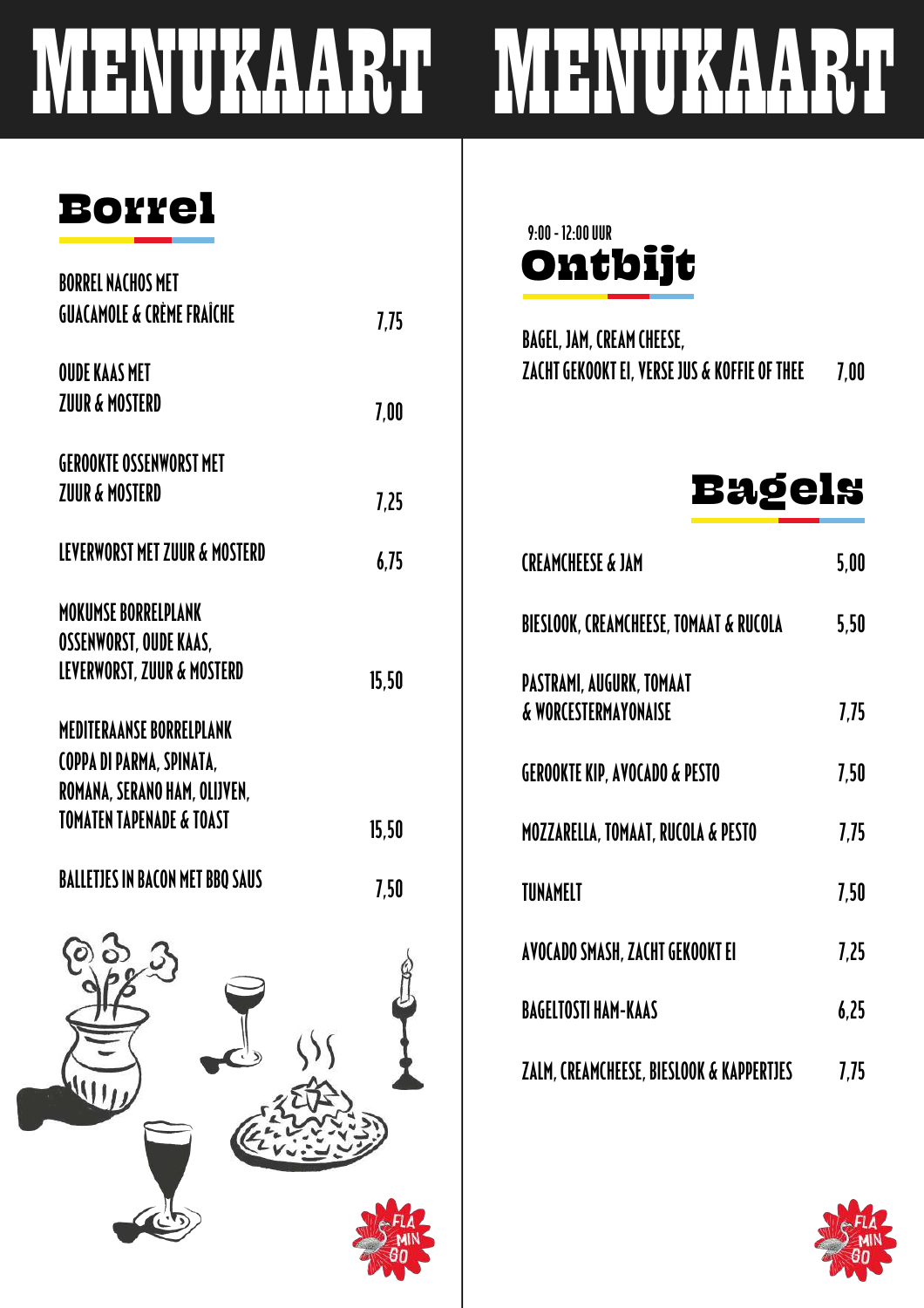# BIERMUENU

### Heineken

| <b>HEINEKEN FLUIT</b>       | 3.20  |
|-----------------------------|-------|
| <b>HEINEKEN VAAS</b>        | 3.50  |
| <b>HEINEKEN HALVE LITER</b> | 7.00  |
| PITCHER 1.5L                | 20.00 |
| HEINEKEN O.O                | 3.00  |

#### Brouwerij 't IJ

|                     | Van de tap |
|---------------------|------------|
|                     |            |
| $I$ JWIT $6.5%$     | 5,00       |
| <b>BLONDIE 4,8%</b> | 5,00       |
| I.P.A. 6,5%         | 5,00       |
| ZATTE 8%            | 5,00       |
| WISSELTAP           | 5.00       |
|                     | Op de fles |
|                     |            |
| <b>FLINK 4,7%</b>   | 5,00       |
| <b>NATTE 6,5%</b>   | 5,00       |
| <b>COLUMBUS 9%</b>  | 5,00       |
| <b>BIRI 4,7%</b>    | 5,00       |
| VRIJWIT 0,5%        | 4.50       |

### Oedipus

| <b>MANNENLIEFDE 6.5% SAISON</b>  | 5.00 |
|----------------------------------|------|
| <b>THAI THAI 8% SPICY TRIPEL</b> | 5.00 |

#### Proeverij van 't IJ

PROEFPLANK VAN BROUWERIJ 'T IJ 5 KLEINTJES VAN DE TAP



#### Fris

| <b>SPRITE</b>                 | 2,75 |
|-------------------------------|------|
| COCA COLA                     | 2.75 |
| COCA COLA ZERO                | 2,75 |
| <b>CHAUDFONTAINE BLAUW</b>    | 2.75 |
| <b>CHAUDFONTAINE ROOD</b>     | 2,75 |
| THOMAS HENRY GINGER ALE       | 3,00 |
| THOMAS HENRY BITTER LEMON     | 3,00 |
| THOMAS HENRY GINGER BEER      | 3.00 |
| <b>DISTILLERS TONIC TONIC</b> | 3.00 |
| <b>BIG TOM TOMATENSAP</b>     | 3,50 |
| APPELSAP                      | 3,00 |
| <b>ICE TEA GREEN</b>          | 3.25 |
| <b>VERSE JUS</b>              | 4.00 |
|                               |      |

#### Hard Seltzer

TROPICAL PUNCH OF POMELO PUNCH 4% 5,00

#### Sterke drank

| BOTRAN RUM RESERVA BLANCA                    | 5,50 |
|----------------------------------------------|------|
| BOTRAN RUM RESERVA 15YR                      | 6,00 |
| 30-30 TEQUILLA BLANCO                        | 5,50 |
| RIGA BLACK VODKA                             | 5,50 |
| JÄGERMEISTER                                 | 4,50 |
| <b>KEVER GENEVER (ORIGINEEL OF KOPSTOOT)</b> | 4,75 |
| KETEL 1                                      | 4,50 |
| <b>DISARONNO</b>                             | 4,50 |
| SAMBUCA                                      | 4.50 |
| JAMESON                                      | 6,00 |
| <b>REBEL YELL BOURBON</b>                    | 7,00 |
| GLEN CLYDE BLENDED SCOTCH                    | 7,00 |
| <b>FEW BOURBON</b>                           | 7,00 |
|                                              |      |